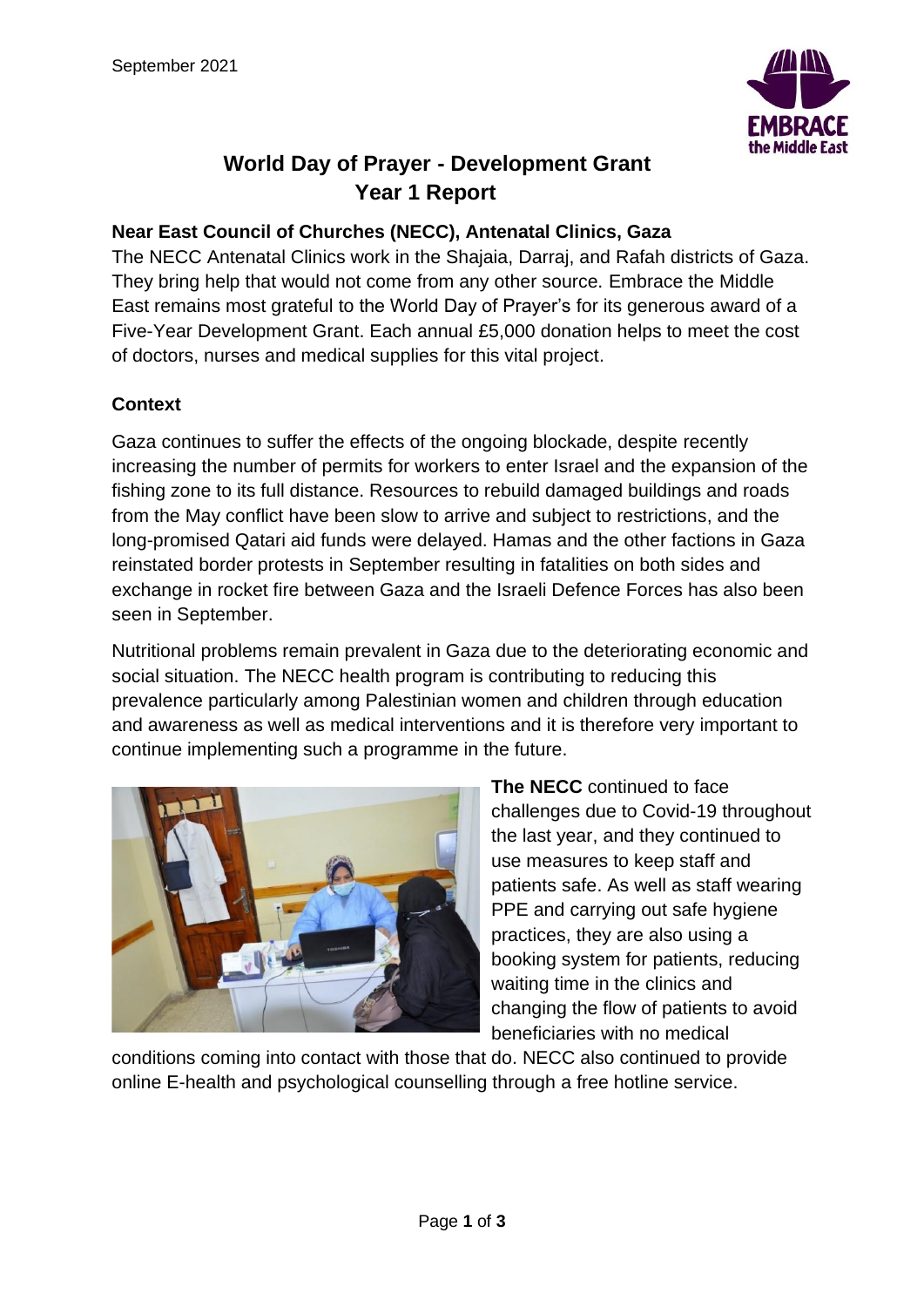As a result of the conflict in May 2021, the NECC now has the additional burden of coping with limited power supply and destroyed infrastructure (including the only lab for processing Covid tests), however the NECC is resilient and responding to the needs of communities.





During the first half of 2021, at the NECC Antenatal clinics, 1,761 new pregnant women were registered and received appropriate antenatal services (the annual target is 2,000). The number of women who were already registered and followed up during the reporting period was 2,359, with a total number of 5,379 antenatal care visits.

The number of pregnant women who were found to be anaemic was 826 out of 1,241 who were examined (66.5%). They were all enrolled into treatment programmes. 49.3% of anaemic pregnant women improved or recovered fully.

619 pregnant women received folic acid during the first trimester of pregnancy to help prevent their babies from having congenital anomalies.

99% of women made it through the pregnancy, delivery and post-natal period without any related complications, and the percentage of infants born with congenital diseases reported at the NECC clinics has decreased.

In addition, the NECC carried out health education and awareness sessions. Health education sessions were conducted to 1,733 caregivers (the annual target is 2,500) on nutrition, hygiene, danger signs of pregnancy, postnatal care, and breastfeeding. There was a 36.5% improvement in the knowledge of pregnant women (the target was 30%).



NECC are also always keen to improve their staff capacity, so 25 staff members participated in 11 training days, some through Zoom. Training topics included